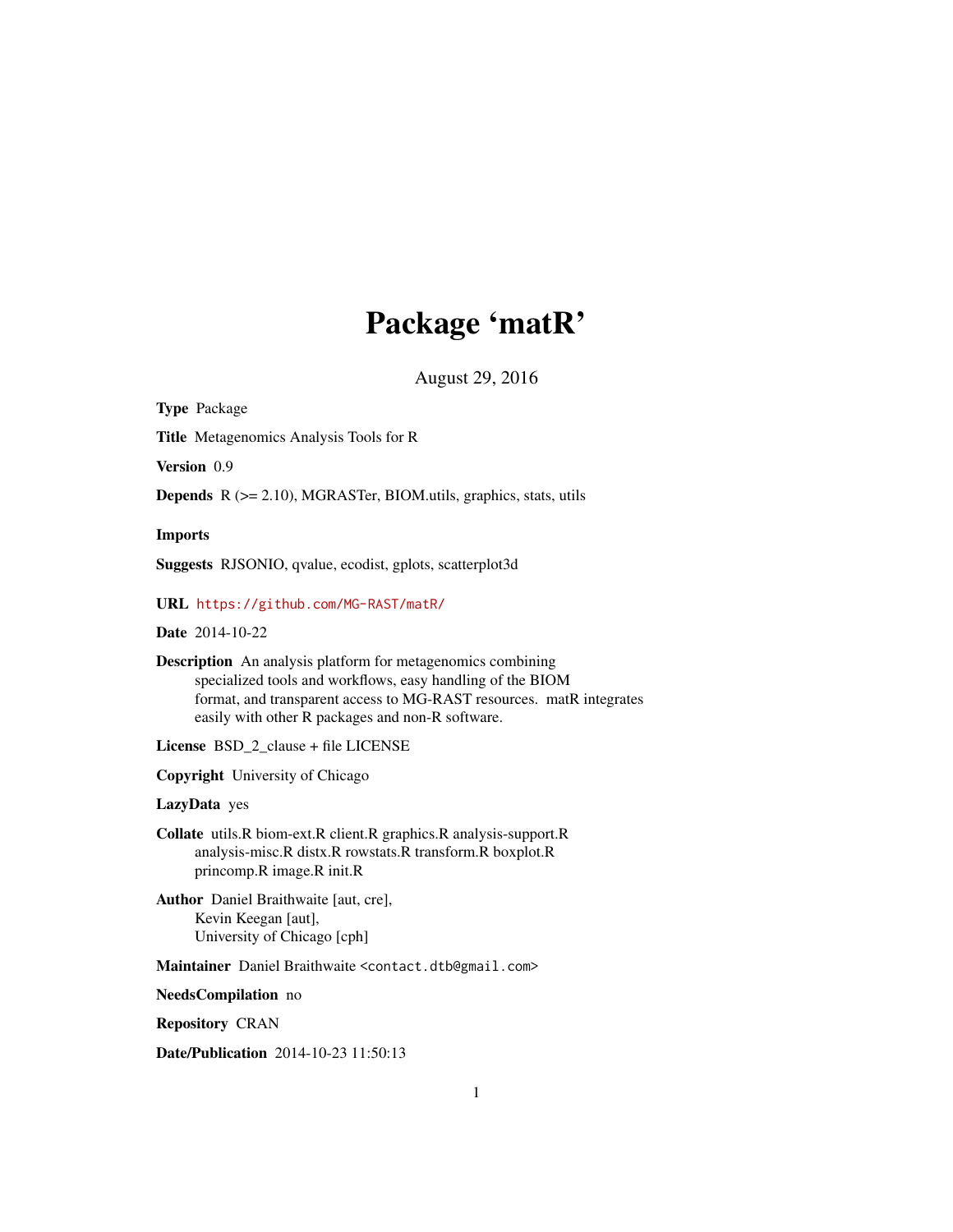# <span id="page-1-0"></span>R topics documented:

|       | $\overline{4}$                                                                                              |
|-------|-------------------------------------------------------------------------------------------------------------|
|       | $\sqrt{5}$                                                                                                  |
|       |                                                                                                             |
|       |                                                                                                             |
|       |                                                                                                             |
|       |                                                                                                             |
|       |                                                                                                             |
|       |                                                                                                             |
|       |                                                                                                             |
|       |                                                                                                             |
|       |                                                                                                             |
|       |                                                                                                             |
|       | search. MGRAST $\ldots \ldots \ldots \ldots \ldots \ldots \ldots \ldots \ldots \ldots \ldots \ldots \ldots$ |
|       |                                                                                                             |
| Index | 21                                                                                                          |

BIOMannotations *Search and change row or column annotations of BIOM data*

#### Description

For an object of class biom, find row or column annotations (BIOM metadata) that match by name a given pattern, or append new annotations.

#### Usage

```
rows(x, pattern="*")
rows(x, name) \leq value
columns(x, pattern="*")
columns(x, name) <- value
```
## Arguments

| X       | an object (biom)                                                              |
|---------|-------------------------------------------------------------------------------|
| pattern | literal string or regular expression identifying metadata by name (character) |
| name    | name for new metadata annotation (character)                                  |
| value   | new metadata, one value per row/column                                        |

### Details

Complete technical documentation is forthcoming. For the current preliminary release, please refer to the examples provided.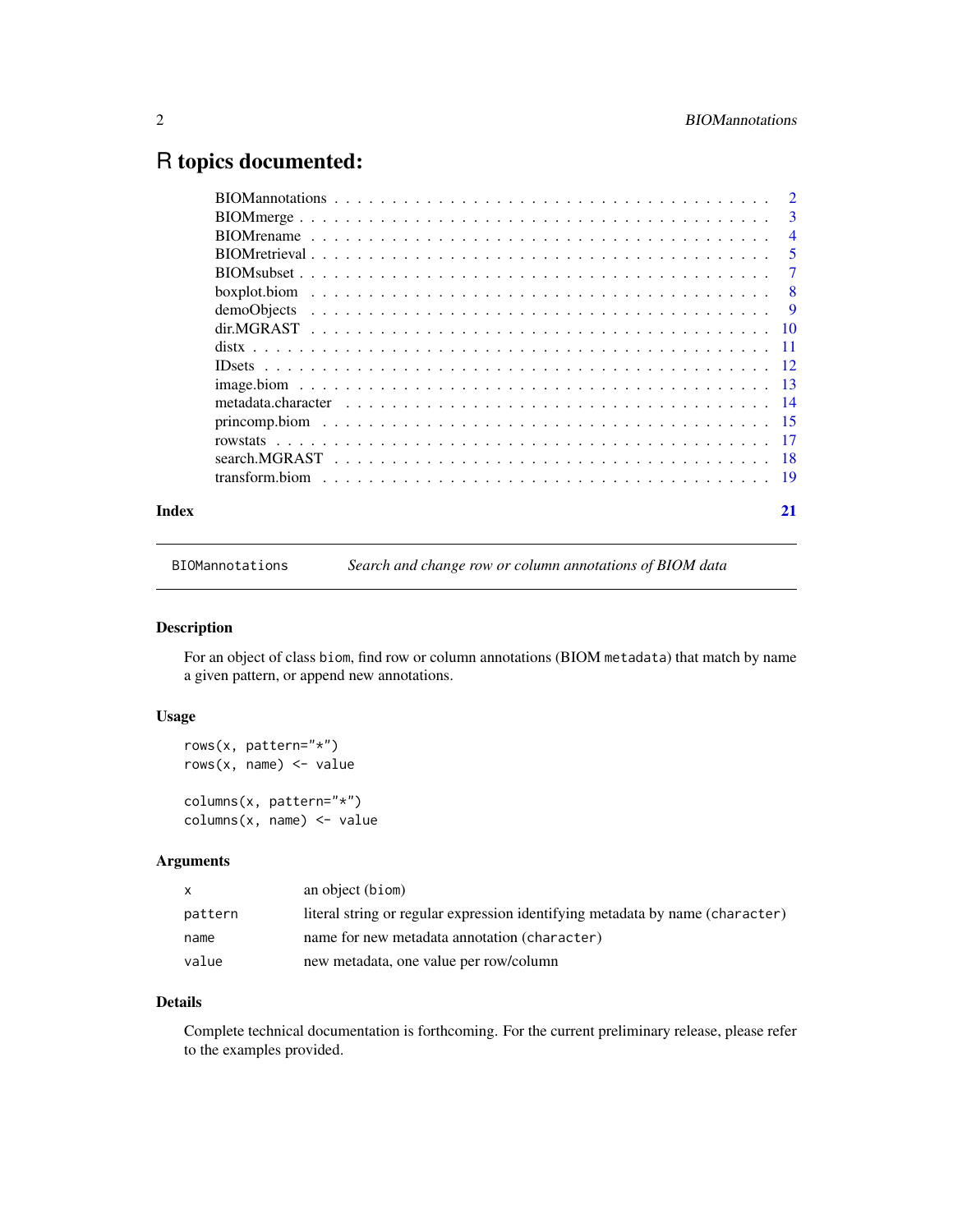#### <span id="page-2-0"></span>BIOMmerge 3

#### Value

For rows() and columns(), a data.frame consisting of the metadata of x matching pattern by name. For the replacement functions, the object x with updated metadata.

#### Author(s)

Daniel T. Braithwaite

#### See Also

BIOM.utils:[:biom](#page-0-0), [regex](#page-0-0)

#### Examples

```
#### exact sampling locations returned in a data.frame
columns (xx3, "latitude|longitude")
#### a data.frame is returned even in case of a single matching metadata field
is.data.frame (columns (xx1, "sample.data.biome"))
#### project IDs and environmental package metadata -- note regex here and above
colnames (columns (xx2, "project\\.id|^env_package"))
#### row metadata makes annotation hierarchy levels available,
#### so typical row metadata has few components, and here just two
names (rows (xx1))
rows (xx1, "ontology1")
#### here, the rownames and the (single) variable of the data.frame coincide
rows (xx1, "ontology2")
#### variables are almost always coded as factors
is.factor (columns (xx1, "sample.data.biome") [[1]])
```
BIOMmerge *Merge BIOM data*

#### Description

Merge two objects of class biom, maintaining metadata and other class structure.

#### Usage

```
## S3 method for class 'biom'
merge(x, y, \ldots)
```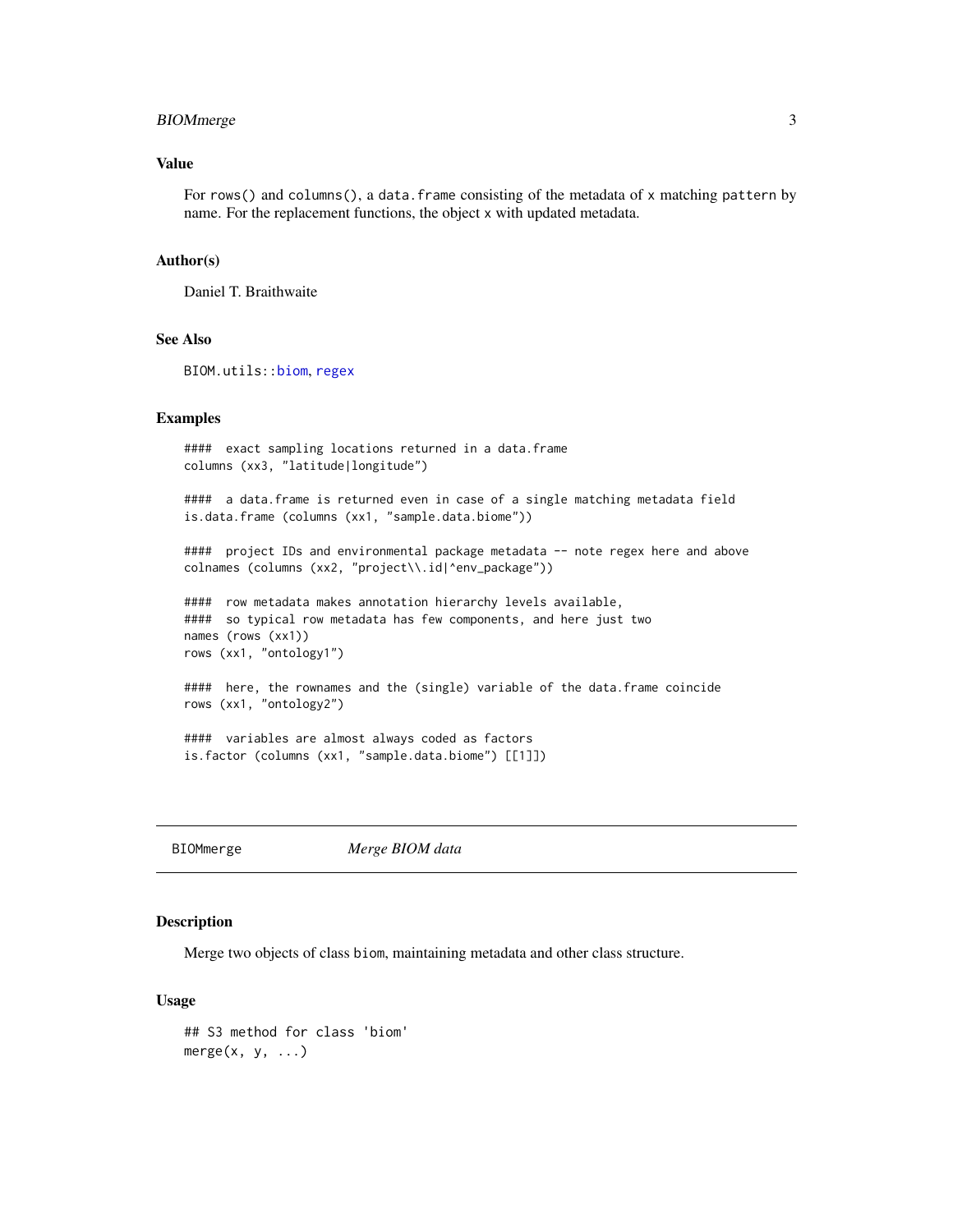#### <span id="page-3-0"></span>**Arguments**

| x | an object (biom) |
|---|------------------|
| ٧ | an object (biom) |
|   | unused           |

#### Details

Complete technical documentation is forthcoming. For the current preliminary release, please refer to the examples provided.

#### Value

A biom object resulting from merging x and y.

#### Author(s)

Daniel T. Braithwaite

#### See Also

BIOM.utils:[:biom](#page-0-0)

#### Examples

```
#### merging requires only that all colnames be unique, so nonsense can be performed
merge (xx1, xx4)
```

```
#### a more likely example, based on applying different normalizations
aa <- transform (xx4 [,1:8], t_Threshold, t_Log)
bb <- transform (xx4 [,9:16], t_Threshold=list(entry.min=5), t_Log)
xx4_norm <- merge (aa, bb)
```
BIOMrename *Change row and column identifiers of BIOM data*

#### Description

Change the dimnames (BIOM row and column ids) of an object of class biom.

#### Usage

```
## S3 replacement method for class 'biom'
dimnames(x) <- value
```
#### Arguments

|       | an object (biom)                                   |
|-------|----------------------------------------------------|
| value | new row and column identifiers (list of character) |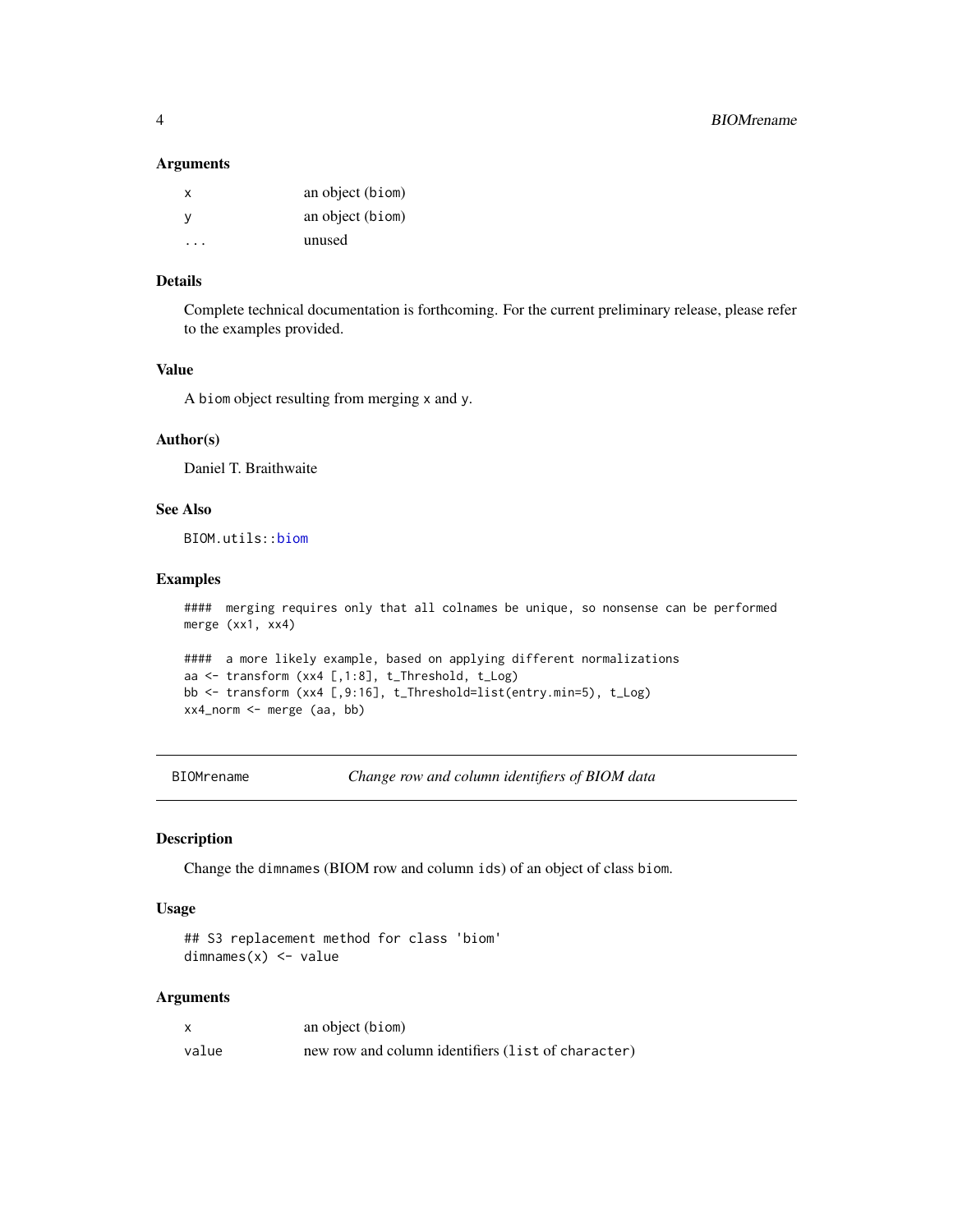#### <span id="page-4-0"></span>BIOMretrieval 5

#### Details

Complete technical documentation is forthcoming. For the current preliminary release, please refer to the examples provided.

#### Value

The argument x with updated row and column ids (that is, dimnames).

#### Author(s)

Daniel T. Braithwaite

#### See Also

BIOM.utils:[:biom](#page-0-0), BIOM.utils:[:dimnames.biom](#page-0-0)

#### Examples

```
#### even if not particularly useful, this is allowed
yy < - xx4dimnames (yy) <- list (letters [1:nrow(yy)], LETTERS [1:ncol(yy)])
#### more useful: renaming columns by codes taken from metadata
colnames (yy) <- columns (yy, "sample.data.sample_name")
```
BIOMretrieval *Get annotation information of samples as BIOM data*

#### <span id="page-4-1"></span>Description

Retrieve annotation pipeline information (such as abundance profiles) for specified metagenomes and projects into an object of class biom.

#### Usage

```
biomRequest(x, request=c("function", "organism", "feature"), ...,
 block, wait=TRUE, quiet=FALSE, file, outfile)
```
## S3 method for class 'environment' biom(x, wait=TRUE, ..., quiet=FALSE)

#### Arguments

|           | a set of metagenomes and/or projects (character) or a request ticket (environment) |
|-----------|------------------------------------------------------------------------------------|
| request   | choice of annotation type (string)                                                 |
| $\ddotsc$ | arguments specifying or qualifying the data desired (biomRequest() only)           |
| block     | number of metagenomes per API call (integer)                                       |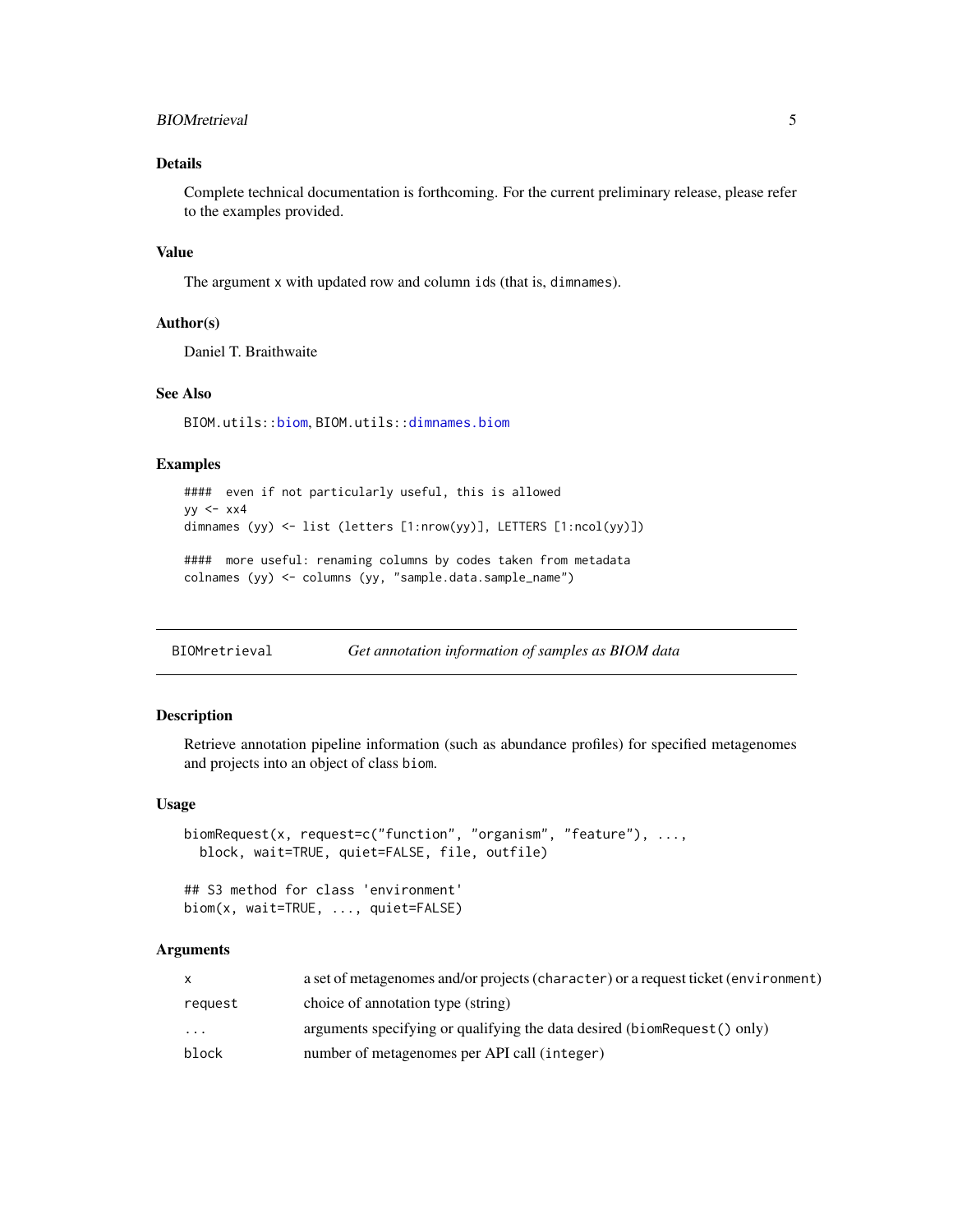<span id="page-5-0"></span>

| wait    | return only when data is complete? (logical)              |
|---------|-----------------------------------------------------------|
| quiet   | suppress messages and warnings? (logical)                 |
| file    | file containing a set of metagenomes or projects (string) |
| outfile | file to save the retrieved data (string)                  |

#### Details

Complete technical documentation is forthcoming. For the current preliminary release, please refer to the examples provided.

#### Value

For biomRequest(), an environment if wait=FALSE. Otherwise and for biom.environment(), a biom object.

#### Author(s)

Daniel T. Braithwaite

#### See Also

BIOM.utils:[:biom](#page-0-0), MGRASTer:[:call.MGRAST](#page-0-0)

#### Examples

```
#### several files demonstrate valid formats for ID input
demoSets()
## Not run:
ff <- demoSets()
#### simple retrieval of annotation data
yy <- biomRequest (file=ff[1])
head (rows (yy))
#### many arguments can modify what is retrieved
yy <- biomRequest (file=ff[1], group_level="level1")
rownames (yy)
#### taxonomic annotations
yy <- biomRequest (file=ff[4], request="organism", group_level="phylum", source="Greengenes")
#### IDs can be given directly, while output can be to a file
biomRequest ("mgp9", request="function", outfile="mgp9.biom")
biomRequest ("mgm4441619.3 mgm4441620.3 mgm4441656.4",
  request="function", outfile="mgp9.biom")
#### place an asynchronous request...
yy <- biomRequest ("mgp9", wait=FALSE)
#### ...and receive the data when convenient
yy \le- biom (yy)
```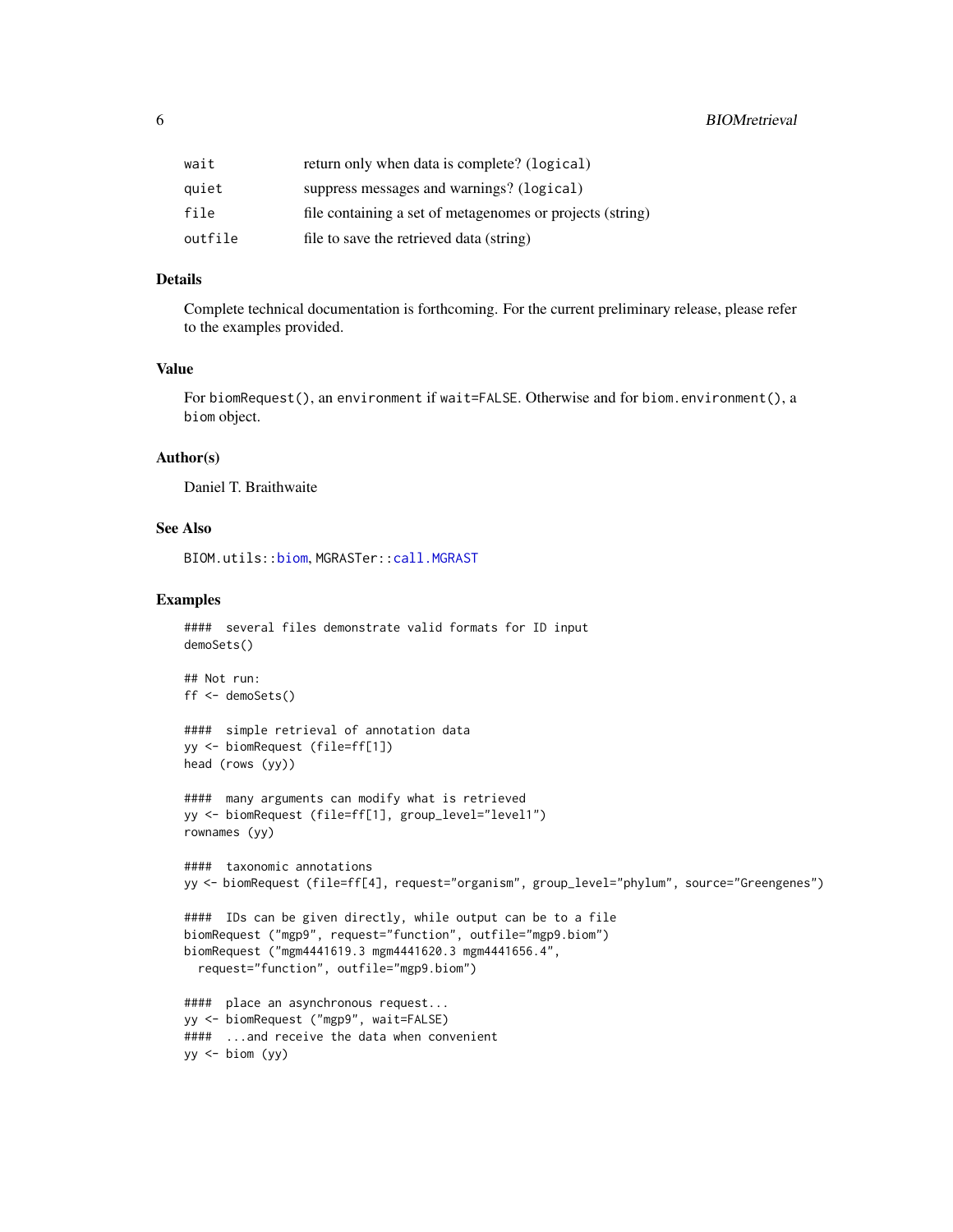#### <span id="page-6-0"></span>BIOMsubset 7

```
## End(Not run)
#### full detail for available options
doc.MGRAST (3, head=c("matrix","function","parameters","options"))
doc.MGRAST (3, head=c("matrix","organism","parameters","options"))
doc.MGRAST (3, head=c("matrix","feature","parameters","options"))
```
#### BIOMsubset *Take part of (subset) BIOM data*

#### Description

Take part of (subset) an object of class biom by removing rows, columns, or both.

#### Usage

## S3 method for class 'biom' x[i, j, ...]

#### Arguments

| X | an object (biom)                              |
|---|-----------------------------------------------|
| i | row index (integer, character, or logical)    |
| j | column index (integer, character, or logical) |
|   | unused                                        |

#### Details

Complete technical documentation is forthcoming. For the current preliminary release, please refer to the examples provided.

#### Value

A biom object, the specified subset of x.

#### Author(s)

Daniel T. Braithwaite

#### See Also

BIOM.utils:[:biom](#page-0-0), BIOM.utils:[:dim.biom](#page-0-0)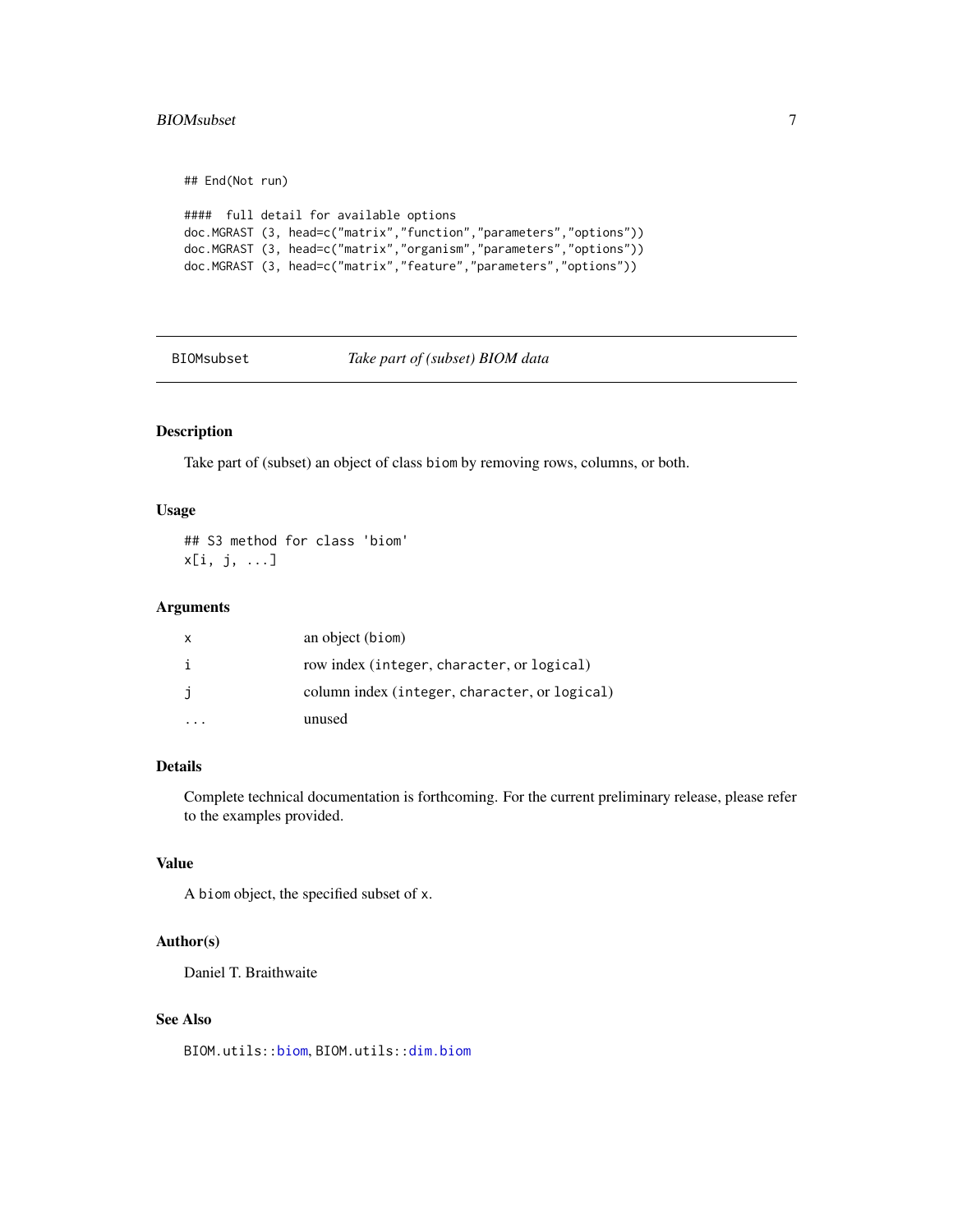#### Examples

```
#### explicit subsetting
xx3 [ , 1:8]
xx4 [c ("Bacteria", "Eukaryota"), c ("mgm4575333.3", "mgm4575334.3", "mgm4575335.3")]
#### keep only metagenomes from one biome
xx3 [ , columns (xx3, "biome") == "Tundra biome"]
#### keep only rows matching a search term
xx1 [grepl ("Protein secretion system", rownames(xx1)), ]
```
boxplot.biom *Summarize BIOM data in boxplots*

#### <span id="page-7-1"></span>Description

Summarize distribution of a biom object in columnwise boxplots.

#### Usage

```
## S3 method for class 'biom'
boxplot(x, y=NULL, ..., map=NULL, columns=TRUE)
```
#### Arguments

| x                       | an object (biom)                                           |
|-------------------------|------------------------------------------------------------|
| У                       | optionally, a second object for comparison (biom)          |
| $\cdot$ $\cdot$ $\cdot$ | arguments to graphics: boxplot()                           |
| map                     | assignment of par variables to metadata fields (character) |
| columns                 | subselection of columns (integer, character, or logical)   |

#### Details

Complete technical documentation is forthcoming. For the current preliminary release, please refer to the examples provided.

### Value

Complete technical documentation is forthcoming. For the current preliminary release, please refer to the examples provided.

#### Author(s)

Daniel T. Braithwaite and Kevin P. Keegan

#### See Also

graphics:[:boxplot](#page-7-1), BIOM.utils:[:biom](#page-0-0)

<span id="page-7-0"></span>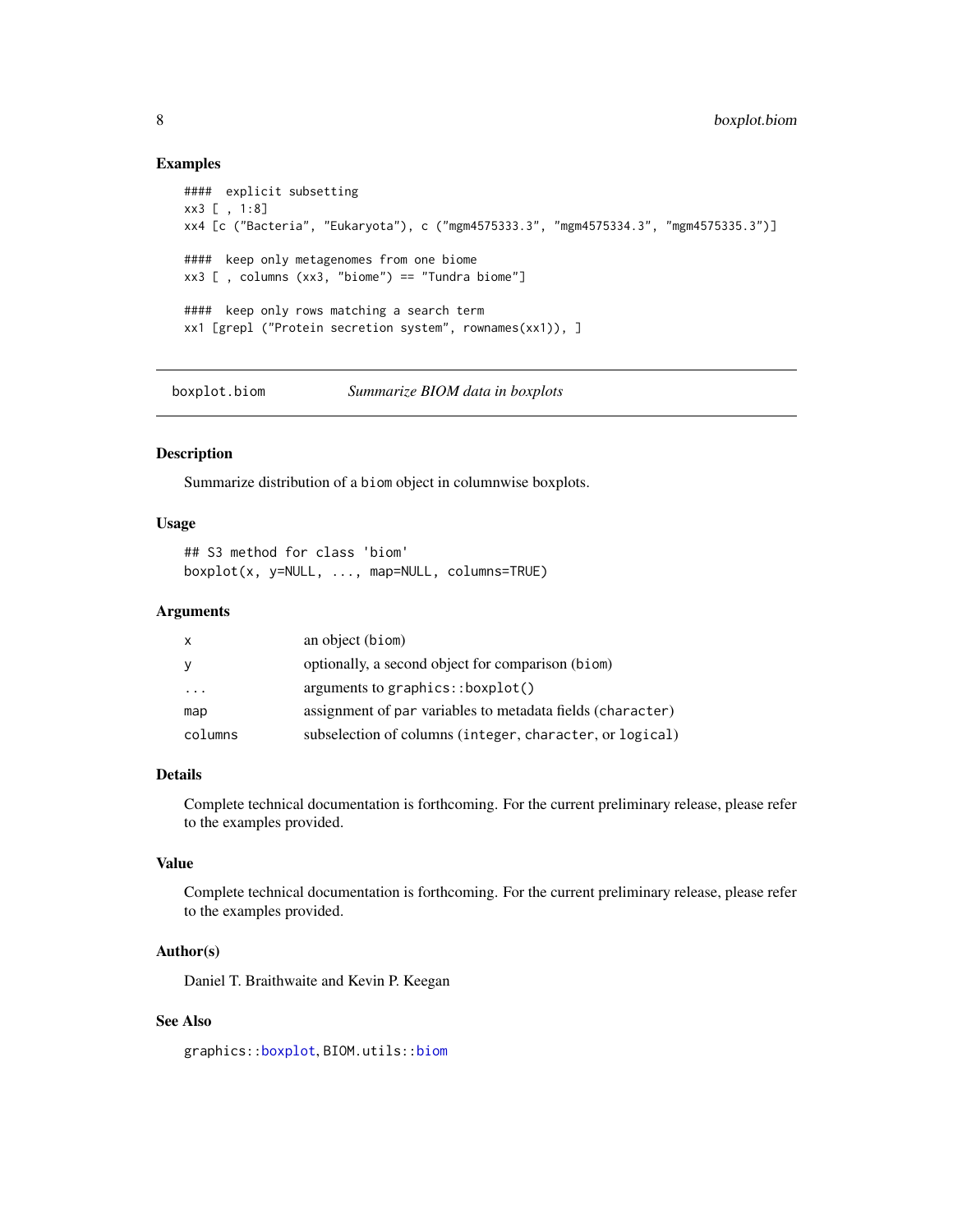#### <span id="page-8-0"></span>demoObjects 9

#### Examples

```
#### simple use
xx2t <- transform (xx2, t_Log)
boxplot (xx2t, main="log transformed data", notch=FALSE)
#### plotting raw and normalized against each other
columns (xx2t, "material")
boxplot (xx2t, xx2, x.main="log of data", y.main="raw data", map=c(col="material"),
  col=c("freshwater"="darkorange", "hot spring"="slateblue",
  "hot spring ; microbial mat"="chocolate4"), notch=FALSE)
#### label by metadata
columns (xx4, "sample_name")
boxplot (transform (xx4, t_Log), names="$$sample.data.sample_name", notch=FALSE)
#### two normalizations plotted against each other
xx2tt <- transform (xx2, t_Threshold=list(entry.min=5), t_Log)
boxplot (xx2t, xx2tt, notch=FALSE, x.main="log transformation",
  y.main="low counts removed, then log transformation")
```
demoObjects *BIOM annotation data for certain metagenomes and projects*

#### Description

Objects of class biom for demonstration purposes, containing annotation data for certain sets of metagenomes.

#### Usage

xx1 xx2 xx3 xx4 yy1 yy2 yy3 yy4

#### Details

xx1 to xx4 are packaged as examples to help users get started. They are objects of class biom that could be built with biomRequest(). They can be built in an automated way by buildDemoSets().

yy1 to yy4 correspond to the example lists 1i1 to 1i4 from BIOM.utils. That is, yy# is equal to biom(li#). These contain (all but the last) vacuous data.

#### See Also

[demoSets](#page-0-0), [buildDemoSets](#page-0-0)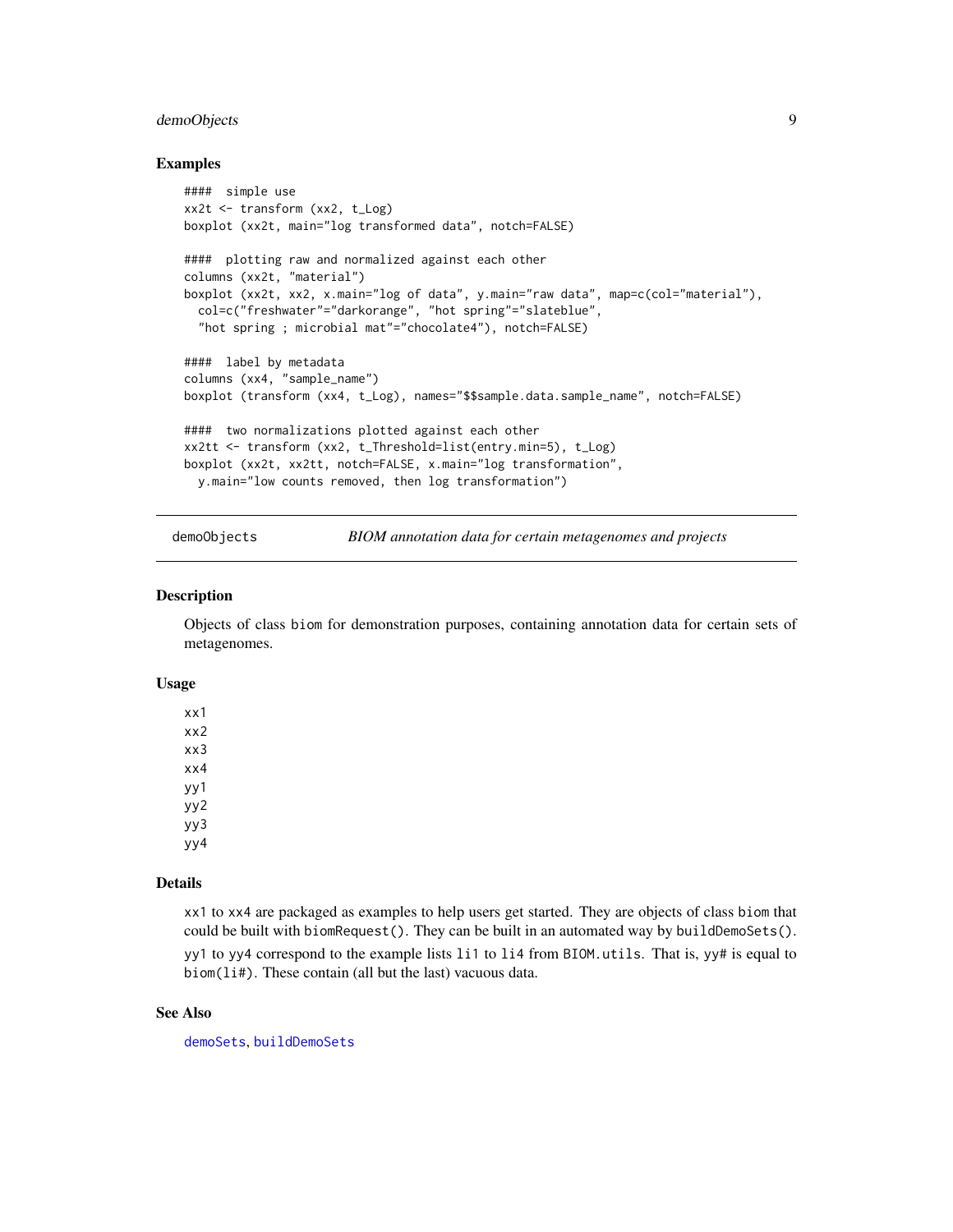<span id="page-9-1"></span><span id="page-9-0"></span>

#### Description

Get full or partial directory listing of projects, with minimal or detailed metadata per project.

#### Usage

dir.MGRAST(from, to, length.out=0, ..., quiet=TRUE)

#### Arguments

| from       | starting index for returned results (numeric)                 |
|------------|---------------------------------------------------------------|
| to         | ending index for returned results (numeric)                   |
| length.out | number of results to return; default zero means all (numeric) |
| $\cdots$   | arguments to call. MGRAST()                                   |
| quiet      | suppress messages and warnings? (logical)                     |

### Details

Complete technical documentation is forthcoming. For the current preliminary release, please refer to the examples provided.

#### Value

A data.frame of project information.

# Author(s)

Daniel T. Braithwaite

#### See Also

[search.MGRAST](#page-17-1), [metadata.character](#page-13-1), MGRASTer:[:call.MGRAST](#page-0-0)

#### Examples

## Not run: #### names of all public projects dir.MGRAST()\$name

#### ids of all public projects rownames (dir.MGRAST())

#### investigators who have contributed public projects unique (dir.MGRAST()\$pi)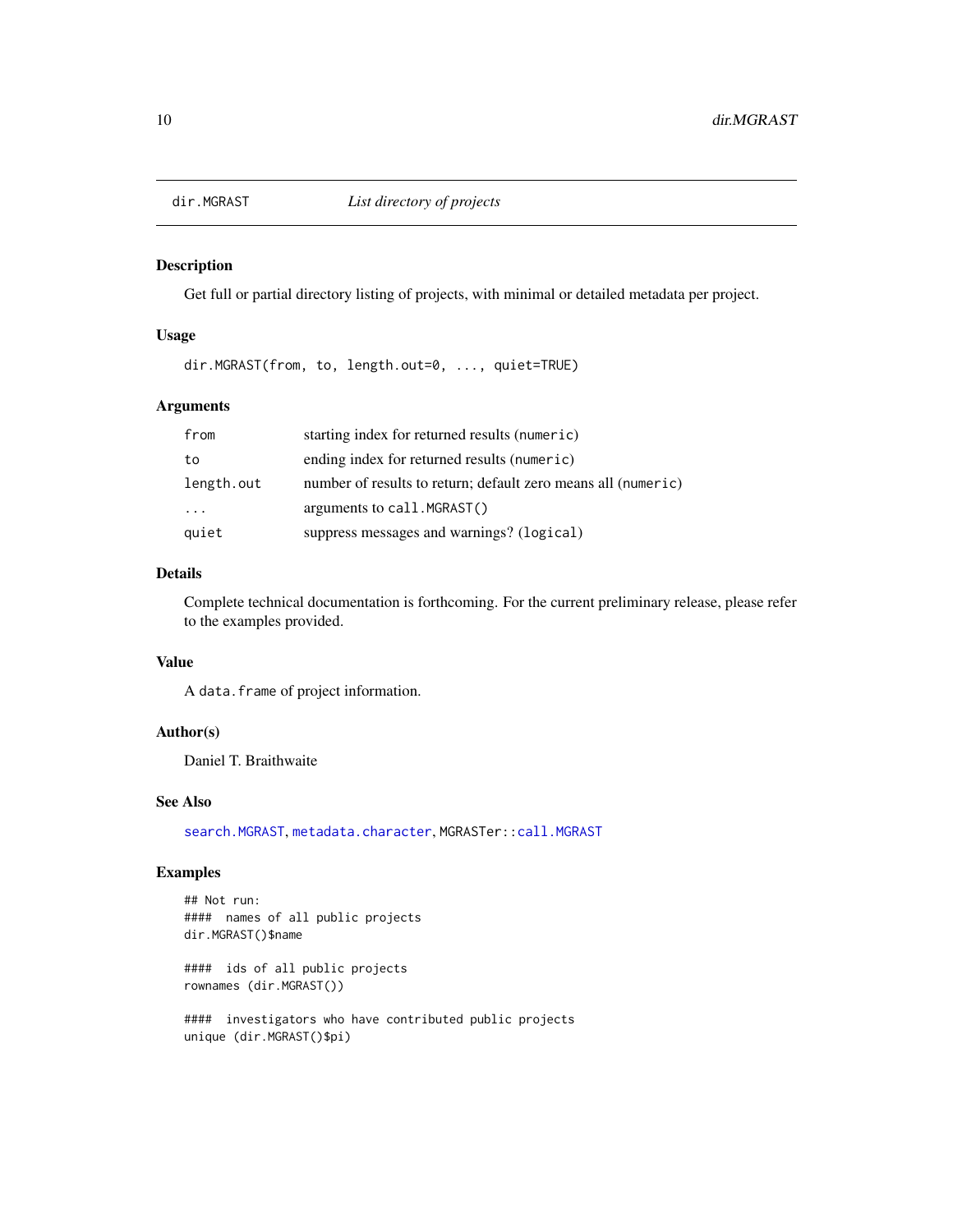```
#### first 25 projects submitted to MG-RAST
dir.MGRAST (len=25, order="id")
#### detailed information about them
names (dir.MGRAST(len=25, order="id", verbosity="verbose"))
#### quick look at public projects
strtrim (dir.MGRAST (verbosity="verbose")$description, 70)
## End(Not run)
#### relevant documentation for the underlying API call
doc.MGRAST (3, head=c('project','query','parameters','options'))
```
<span id="page-10-1"></span>

distx *Calculate distances with optional grouping and other features*

#### Description

Calculate several distances and dissimilarities with optional grouping, by default columnwise and pairwise, or from an optionally specified common point.

#### Usage

```
distx(x, \ldots)
```

```
## S3 method for class 'matrix'
distx(x, method=c("euclidean", "bray-curtis", "jaccard", "mahalanobis",
 "sorensen", "difference", "maximum", "manhattan", "canberra", "binary", "minkowski"),
 groups=NULL, p=NULL, ..., bycol=TRUE)
```

```
## S3 method for class 'biom'
distx(x, method="euclidean", groups=NULL, ..., bycol=TRUE)
```
#### Arguments

| $\mathsf{x}$ | a matrix-like object (matrix or biom)                 |
|--------------|-------------------------------------------------------|
| method       | name of distance or dissimilarity measure (character) |
| groups       | a grouping of columns/rows (character or factor)      |
| р            | a single column/row (numeric)                         |
|              | unused                                                |
| bycol        | compute columnwise rather than rowwise? (logical)     |

#### Details

Complete technical documentation is forthcoming. For the current preliminary release, please refer to the examples provided.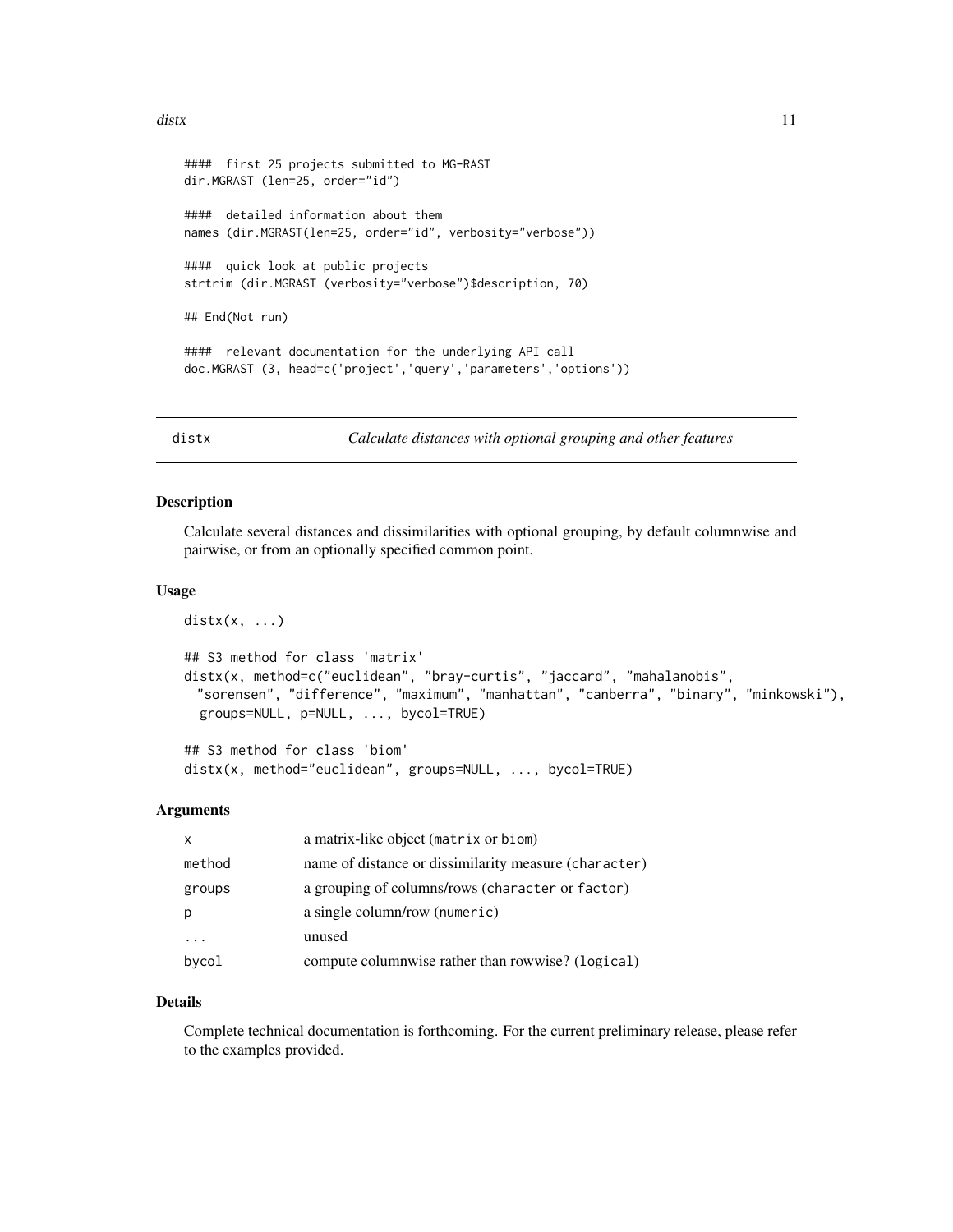#### <span id="page-11-0"></span>Value

Complete technical documentation is forthcoming. For the current preliminary release, please refer to the examples provided.

#### Author(s)

Daniel T. Braithwaite and Kevin P. Keegan

### See Also

stats:[:dist](#page-0-0), ecodist:[:distance](#page-0-0)

#### Examples

```
#### Euclidean distance between samples based on raw counts
distx (xx1)
#### alternate dissimilarity measure
distx (xx1, method="bray-curtis")
#### distance in log-transformed data
distx (transform (xx2, t_Log))
#### mean pairwise distance between biomes
distx (xx3, groups="$$biome", method="bray-curtis")
```
IDsets *Handle sets of metagenome and project IDs*

#### Description

Utility functions to to establish a standard format and handle sets of metagenome and project IDs, possibly with metadata.

#### Usage

```
readSet(file)
expandSet(x)
scrapeSet(x)
scrubSet(x, resources="metagenome")
```
#### Arguments

| file      | a filename (character)                                                                    |
|-----------|-------------------------------------------------------------------------------------------|
|           | metagenome and project IDs, possibly with metadata (character, numeric, or<br>data.frame) |
| resources | corresponding resource designation(s) (character)                                         |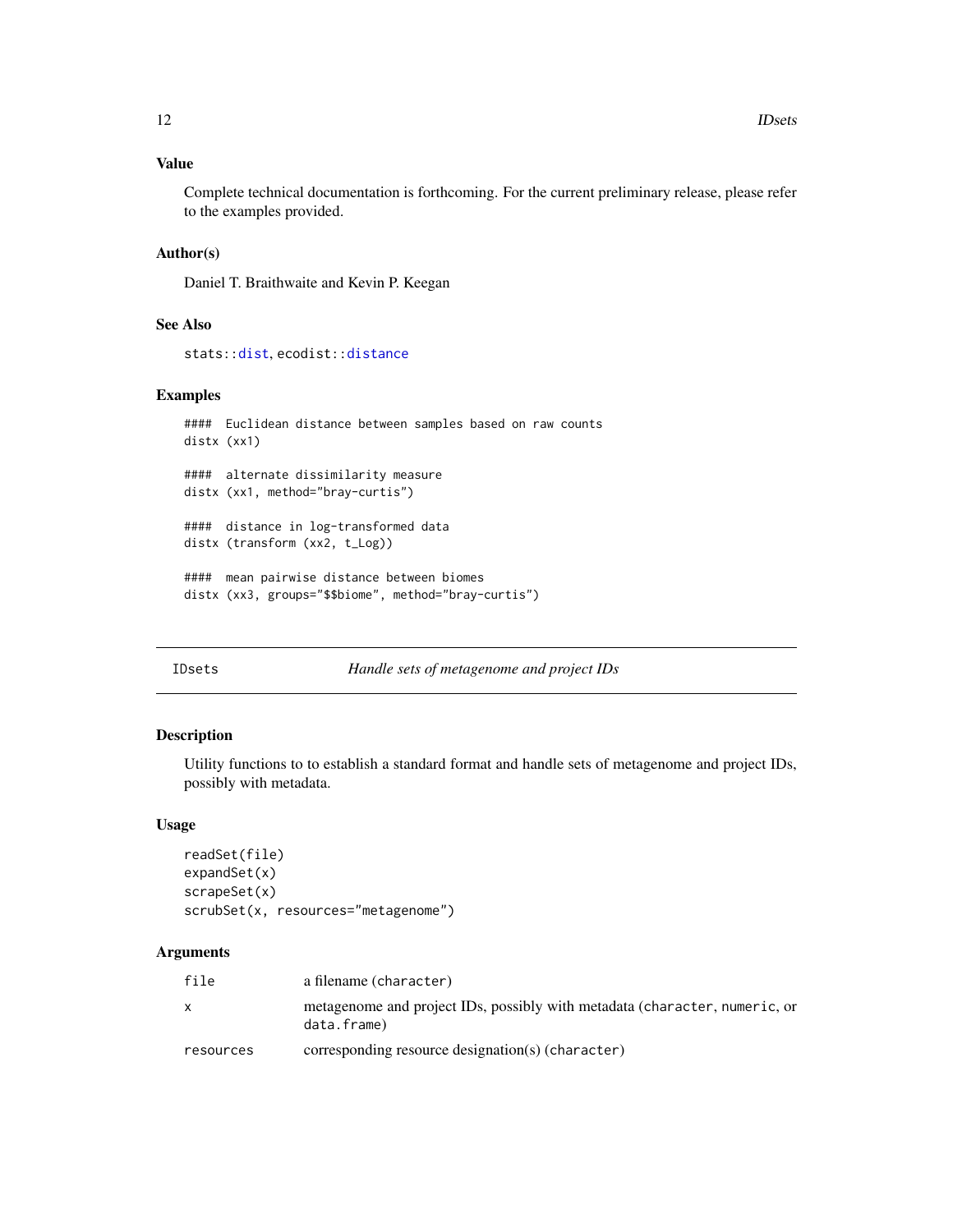#### <span id="page-12-0"></span>image.biom 13

#### Details

Internal and undocumented at present.

#### Value

Internal and undocumented at present.

#### Author(s)

Daniel T. Braithwaite

image.biom *Display heatmap of BIOM data with optional dendrograms*

#### Description

Display heatmap of a biom object with optional row and column dendrograms.

#### Usage

```
## S3 method for class 'biom'
image(x, ..., map=NULL, rows=TRUE, columns=TRUE, rerender=NULL)
```
#### **Arguments**

| X        | an object (biom)                                                            |
|----------|-----------------------------------------------------------------------------|
| $\cdot$  | arguments to $gplots:$ : heatmap. $2()$                                     |
| map      | assignment of par variables to metadata (character)                         |
| rows     | subselection of rows (integer, character, or logical)                       |
| columns  | subselection of columns (integer, character, or logical)                    |
| rerender | previous computation to reuse in this call (heatmap, dclust, list, or dist) |

#### Details

Complete technical documentation is forthcoming. For the current preliminary release, please refer to the examples provided.

#### Value

Complete technical documentation is forthcoming. For the current preliminary release, please refer to the examples provided.

#### Note

The function image() is declared S3 generic in the base package graphics. The method documented here does not apply any existing methods, however, but rather relies on entirely different libraries for computation and graphical rendering. See reference below.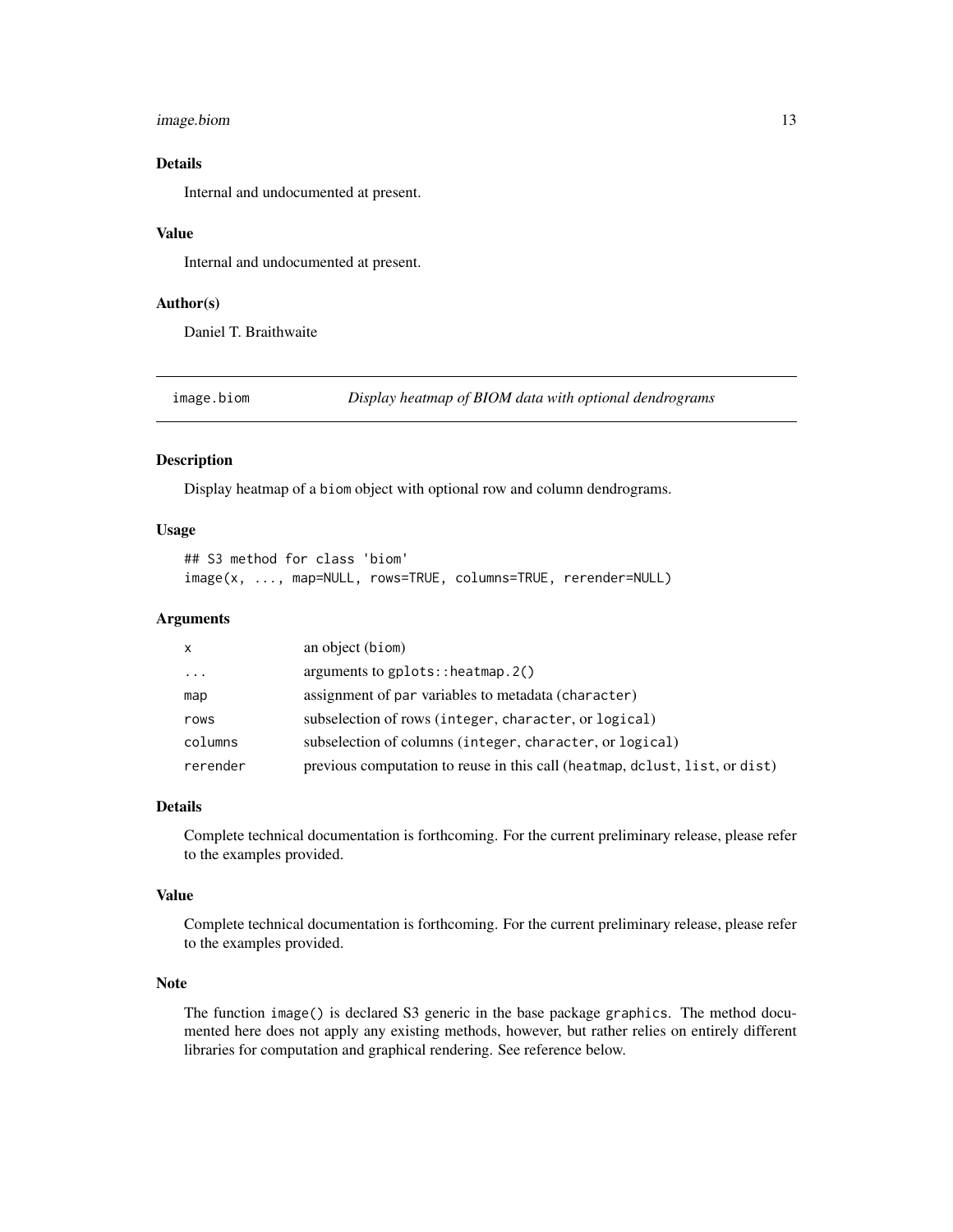#### <span id="page-13-0"></span>Author(s)

Daniel T. Braithwaite and Kevin P. Keegan

#### See Also

gplots:[:heatmap.2](#page-0-0), BIOM.utils:[:biom](#page-0-0)

#### Examples

```
#### simple heatmap; using log transformation makes interesting things more apparent
image (xx2)
xx2t <- transform (xx2, t_Log)
image (xx2t, labCol="$$project.id")
#### clustering analysis restricted to Archaea
image (xx2t, labCol="$$project.id", rows=rows(xx2t,"taxonomy1")=="Archaea")
#### clustering analysis restricted by significance test p values
p <- rowstats (xx2t, test="t-test-unpaired", groups="$$material") $ p.value
p [is.na(p)] <- p [is.nan(p)] <- FALSE
image (xx2t [rows = p < 0.05, ], labCol="$$material")
```
<span id="page-13-1"></span>metadata.character *Get metadata of projects and metagenomes*

#### Description

Get metadata of projects or metagenomes specified by ID, or simply look up correspondence of project and metagenome IDs.

#### Usage

```
## S3 method for class 'character'
metadata(x, detail=NULL, ..., quiet=TRUE, file)
```
#### Arguments

| x                       | IDs of projects or metagenomes (character)          |
|-------------------------|-----------------------------------------------------|
| detail                  | level of metadata detail (NULL, TRUE, or character) |
| $\cdot$ $\cdot$ $\cdot$ | arguments to $call.MGRAST()$                        |
| quiet                   | suppress messages and warnings? (logical)           |
| file                    | file containing project or metagenome IDs (string)  |

### Details

Complete technical documentation is forthcoming. For the current preliminary release, please refer to the examples provided.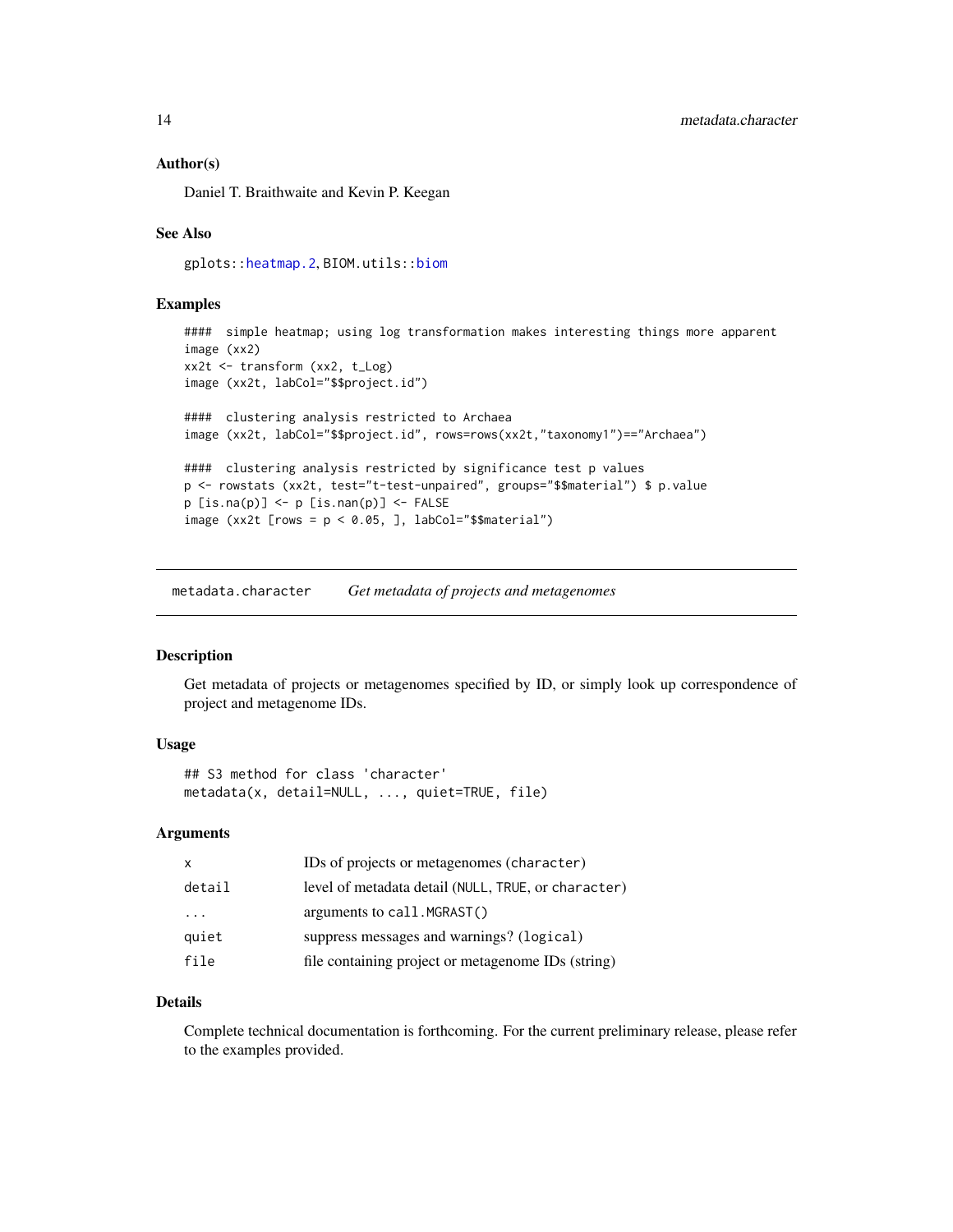#### <span id="page-14-0"></span>princomp.biom 15

#### Value

A list (for projects) or vector (for metagenomes) when detail=NULL. Otherwise, a data.frame.

#### Note

The function metadata() is declared S3 generic in required package BIOM.utils, and a method is defined there for class biom. Although here is documented another method of the same function, the actual functionality is unrelated.

#### Author(s)

Daniel T. Braithwaite

#### See Also

[dir.MGRAST](#page-9-1), [search.MGRAST](#page-17-1), [biomRequest](#page-4-1), MGRASTer:[:call.MGRAST](#page-0-0)

#### Examples

```
## Not run:
#### three levels of detail for project metadata
xx <- "mgp21 mgp24 mgp30"
metadata (xx)
metadata (xx, detail=TRUE)
names (metadata (xx, detail="verbose"))
#### similar (but not identical) for metagenome metadata
yy <- "mgm4440066.3 mgm4440062.3 mgm4440055.3 mgm4441681.3 mgm4440463.3 mgm4440464.3"
metadata (yy)
metadata (yy, detail=TRUE)
names (metadata (yy, detail="metadata"))
## End(Not run)
#### relevant documentation for underlying API calls
doc.MGRAST (3, head=c('project','instance','parameters','options'))
doc.MGRAST (3, head=c('metagenome','instance','parameters','options'))
```
princomp.biom *Compute and plot principal coordinates of BIOM data*

#### Description

Compute principal coordinates of a biom object (columnwise), and plot selected coordinates.

#### Usage

```
## S3 method for class 'biom'
princomp(x, method="euclidean", dim=1:3, ...,
 map=NULL, rows=TRUE, columns=TRUE, rerender=NULL)
```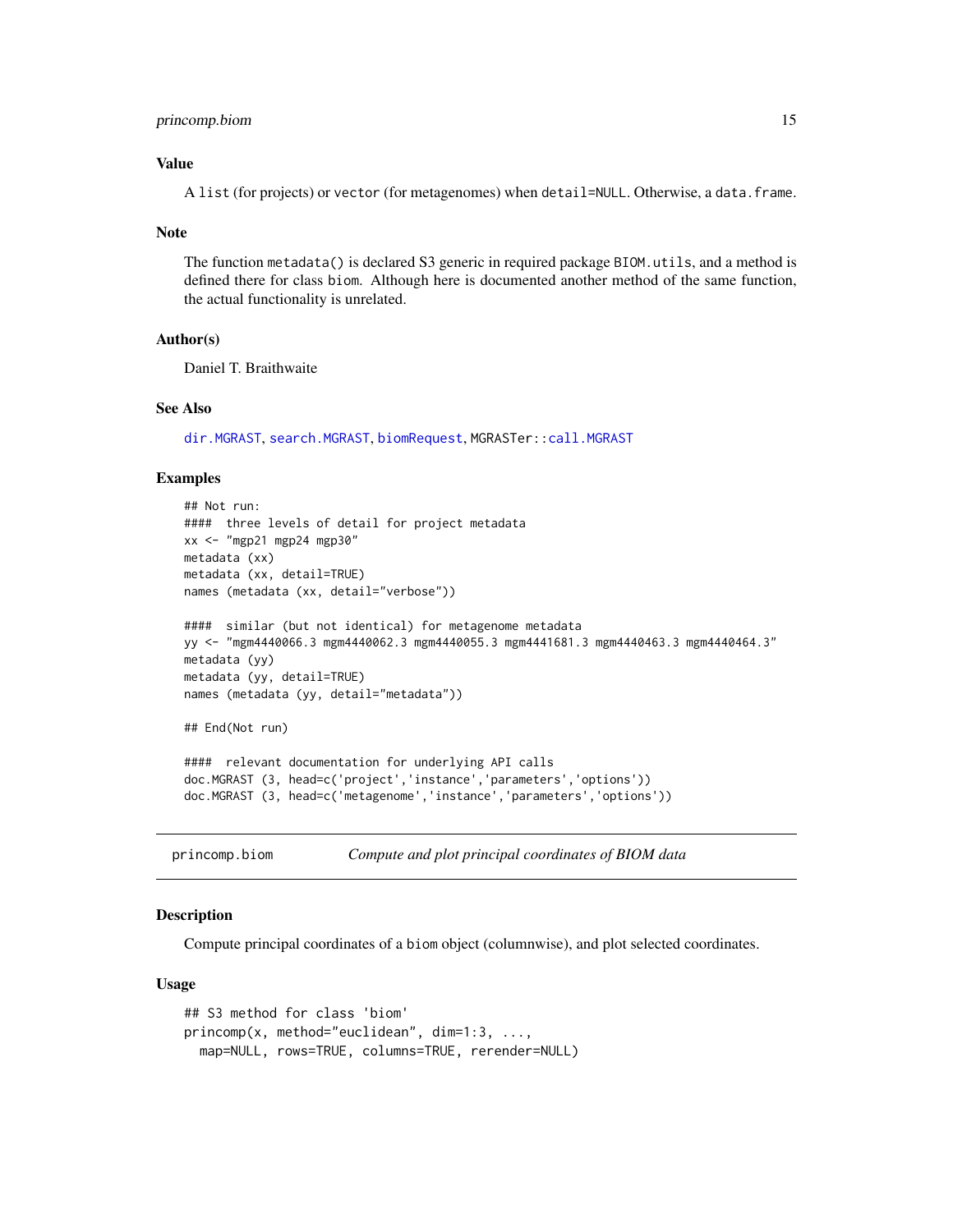#### Arguments

| X        | an object (biom)                                         |
|----------|----------------------------------------------------------|
| method   | name of distance or dissimilarity measure (character)    |
| dim      | which principal coordinates to plot (integer)            |
| .        | arguments to scatterplot3d(), points(), or text()        |
| map      | assignment of par variables to metadata (character)      |
| rows     | subselection of rows (integer, character, or logical)    |
| columns  | subselection of columns (integer, character, or logical) |
| rerender | previous computation to reuse in this call (pco or dist) |

#### **Details**

Complete technical documentation is forthcoming. For the current preliminary release, please refer to the examples provided.

#### Value

Complete technical documentation is forthcoming. For the current preliminary release, please refer to the examples provided.

#### Note

The function princomp() is declared S3 generic in the base package stats. The method documented here does not apply any existing methods, however, but rather relies on entirely different libraries for computation and graphical rendering. See references below.

#### Author(s)

Daniel T. Braithwaite and Kevin P. Keegan

#### See Also

```
ecodist::pco, scatterplot3d::scatterplot3d, graphics::points, graphics::text, distx,
BIOM.utils::biom
```
#### Examples

```
#### quick two or three dimensional plots with choice of dissimilarity measure
princomp (xx1)
princomp (xx1, dim=2:3, method="bray-curtis")
#### graphical tweaks incorporating metadata
columns (xx1, "host_common_name|samp_store_temp")
princomp (xx1, dim=1:2, map=c(col="host_common_name", pch="samp_store_temp"),
 col=c(Mouse="brown", cow="red", "striped bass"="blue"),
 pch=c("-80"="+","NA"="*"), cex=2, label.pos=c(4,4,2,2,2,2,4), label.font=3)
#### transformed data, labeling from metadata, and modified perspective
```
<span id="page-15-0"></span>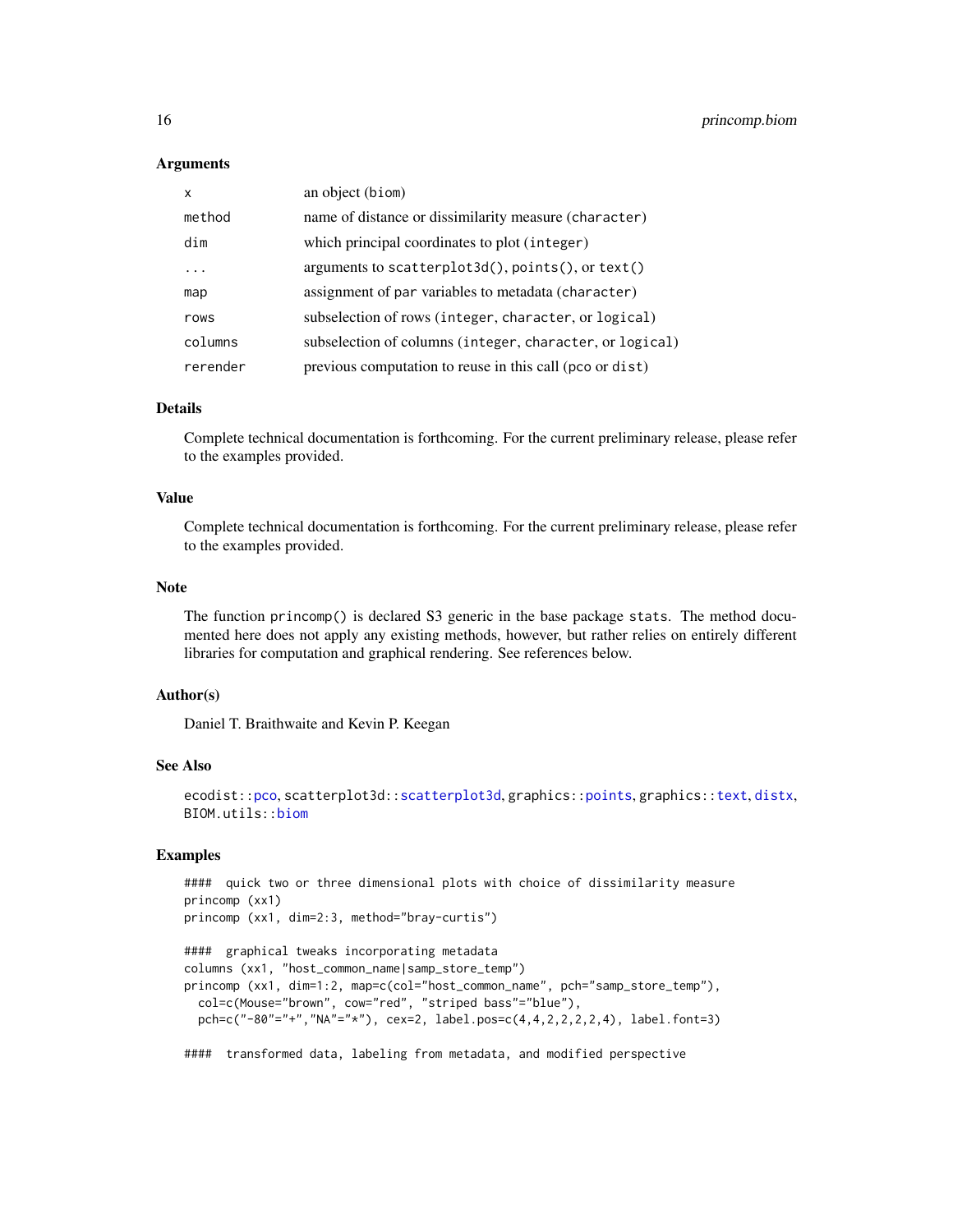#### <span id="page-16-0"></span>rowstats and the contract of the contract of the contract of the contract of the contract of the contract of the contract of the contract of the contract of the contract of the contract of the contract of the contract of t

```
columns (xx2, "material")
princomp (transform (xx2, t_Log), map=c(col="material"), labels="$$project.id",
  angle=50, mar=c(1,1,0,0))
```
rowstats *Apply selected significance test across rows*

#### Description

Apply selected significance test across rows to grouped columns, with optional q-value calculation.

#### Usage

```
rowstats(x, ...)
## S3 method for class 'matrix'
rowstats(x, groups,
 test=c("Kruskal-Wallis", "t-test-paired", "Wilcoxon-paired", "t-test-unpaired",
    "Mann-Whitney-unpaired-Wilcoxon", "ANOVA-one-way"),
 qvalue=FALSE, fdr.level=NULL, ...)
```
## S3 method for class 'biom' rowstats(x, groups, ...)

#### **Arguments**

| x         | a matrix-like object (matrix or biom)                        |
|-----------|--------------------------------------------------------------|
| groups    | a grouping of columns (character or factor)                  |
| test      | name of statistical test (character)                         |
| qvalue    | perform qvalue calculation? (logical)                        |
| fdr.level | false-discovery rate parameter, passed to qvalue() (numeric) |
|           | unused                                                       |

#### Details

Complete technical documentation is forthcoming. For the current preliminary release, please refer to the examples provided.

#### Value

Complete technical documentation is forthcoming. For the current preliminary release, please refer to the examples provided.

#### Author(s)

Kevin P. Keegan and Daniel T. Braithwaite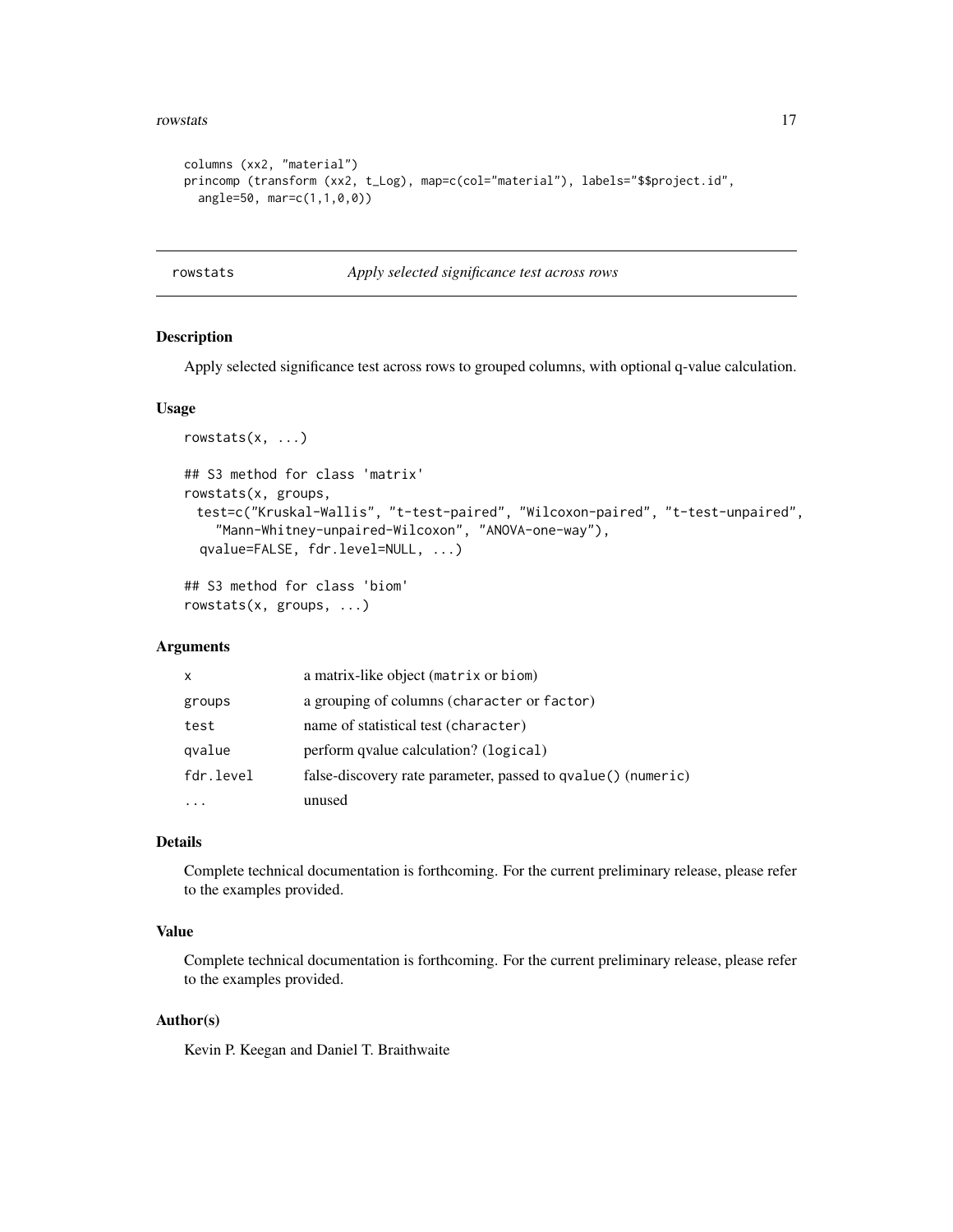#### <span id="page-17-0"></span>See Also

```
stats::t.test, stats::wilcox.test, stats::kruskal.test, stats::anova
```
#### Examples

```
#### Kruskal test applied, for the case of more than two metagenome groups
columns (xx1, "host_common_name")
str (rowstats (xx1, groups="$$host_common_name", test="Kruskal"))
#### force a desired grouping of metagenomes
gg <- columns (xx2, "material") [[1]]
gg
levels (gg) \le levels (gg) [c(1,2,2)]str (rowstats (xx2, groups=gg, test="t-test-unpaired"))
```
<span id="page-17-1"></span>search.MGRAST *Find metagenomes matching specified criteria*

#### Description

Find metagenomes matching search terms specified for metadata, annotations, and/or md5s, giving minimal or detailed metadata per metagenome.

#### Usage

```
search.MGRAST(public=NULL, detail=NULL, match.all=TRUE, ..., quiet=TRUE)
```
#### Arguments

| public                  | optional restriction on sharing status (NULL or logical) |
|-------------------------|----------------------------------------------------------|
| detail                  | level of metadata detail (NULL, TRUE, or character)      |
| match.all               | require match on all provided criteria? (logical)        |
| $\cdot$ $\cdot$ $\cdot$ | arguments to call. MGRAST()                              |
| quiet                   | suppress messages and warnings? (logical)                |

#### Details

Complete technical documentation is forthcoming. For the current preliminary release, please refer to the examples provided.

#### Value

Complete technical documentation is forthcoming. For the current preliminary release, please refer to the examples provided.

#### Author(s)

Daniel T. Braithwaite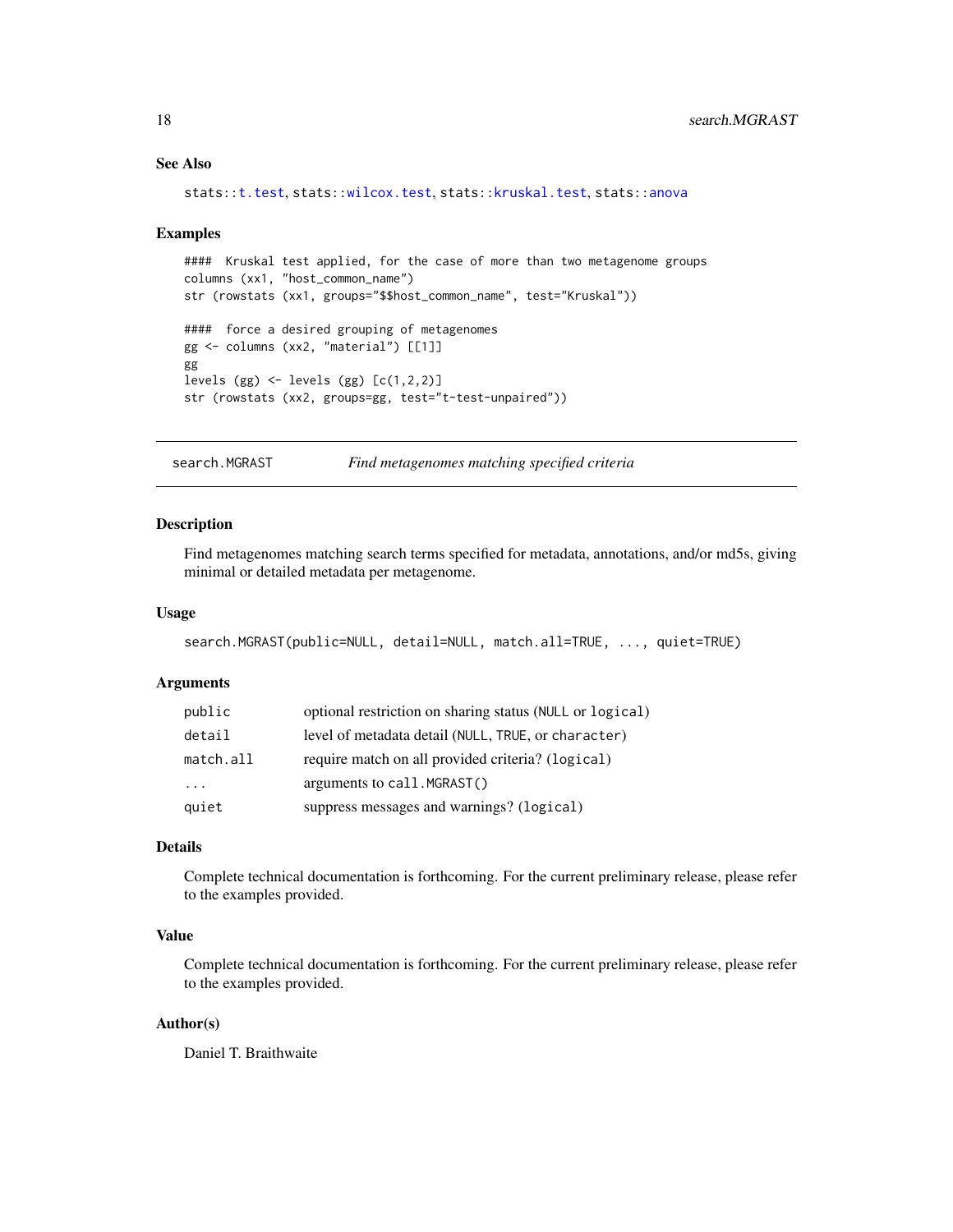#### <span id="page-18-0"></span>transform.biom 19

#### See Also

[dir.MGRAST](#page-9-1), [metadata.character](#page-13-1), MGRASTer:[:call.MGRAST](#page-0-0)

#### Examples

```
#### relevant documentation for the underlying API call
doc.MGRAST (3, head=c('metagenome','query','parameters','options'))
```
transform.biom *Apply mathematical transformations to BIOM data*

### <span id="page-18-1"></span>Description

Prepare an object of class biom for further analysis by applying selected transformations with specified parameters.

#### Usage

```
## S3 method for class 'biom'
transform(`_data`, ...)
t_ColCenter(x, ...)
t_ColScale(x, ...)
t_{\text{Log}(x, \ldots)}t_NA2Zero(x, ...)
t_Threshold(x, entry.min=2, row.min=2, col.min=2)
```
#### Arguments

| _data     | an object (biom)                               |
|-----------|------------------------------------------------|
| X         | amatrix                                        |
| entry.min | minimum to retain an entry (numeric)           |
| row.min   | minimum sum to retain a row (numeric)          |
| col.min   | minimum sum to retain a column (numeric)       |
|           | transformations to apply and arguments to them |

#### Details

Complete technical documentation is forthcoming. For the current preliminary release, please refer to the examples provided.

#### Value

Complete technical documentation is forthcoming. For the current preliminary release, please refer to the examples provided.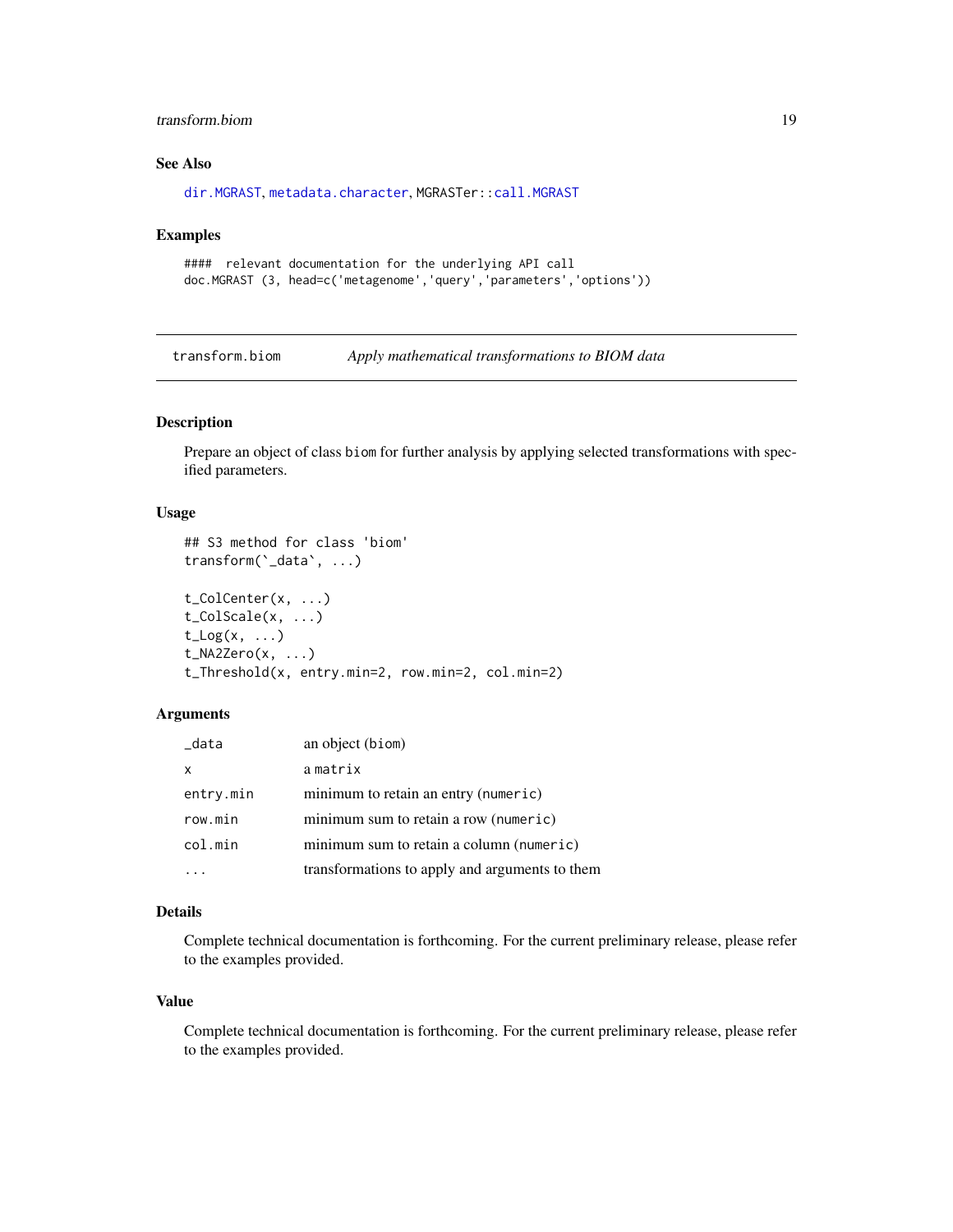#### <span id="page-19-0"></span>Note

The function transform() is an S3 generic in base R. However, the method documented here does not apply any existing methods and offers rather different functionality.

#### Author(s)

Daniel T. Braithwaite and Kevin P. Keegan

#### See Also

BIOM.utils:[:biom](#page-0-0), [transform](#page-18-1)

#### Examples

#### simple log-transform transform (xx1, t\_Log)

#### additional filters transform (xx1, t\_NA2Zero, t\_Threshold, t\_Log)

#### what is lost with more stringent filtering of low-abundance annotations yy <- transform (xx2, t\_NA2Zero, t\_Threshold, t\_Log) zz <- transform (xx2, t\_NA2Zero, t\_Threshold=list(entry.min=5, row.min=10), t\_Log) setdiff (rownames (yy), rownames (zz))

#### each sample centered around zero; scaling columnwise by standard deviation transform (xx4, t\_NA2Zero, t\_Threshold, t\_Log, t\_ColCenter, t\_ColScale)

```
#### defining a new transformation that indicates presence / absence
t_Indicator \leq function (x, \ldots) { ifelse (x,1,0) }
transform (xx1, t_Threshold = list(entry.min=5), t_Indicator)
```